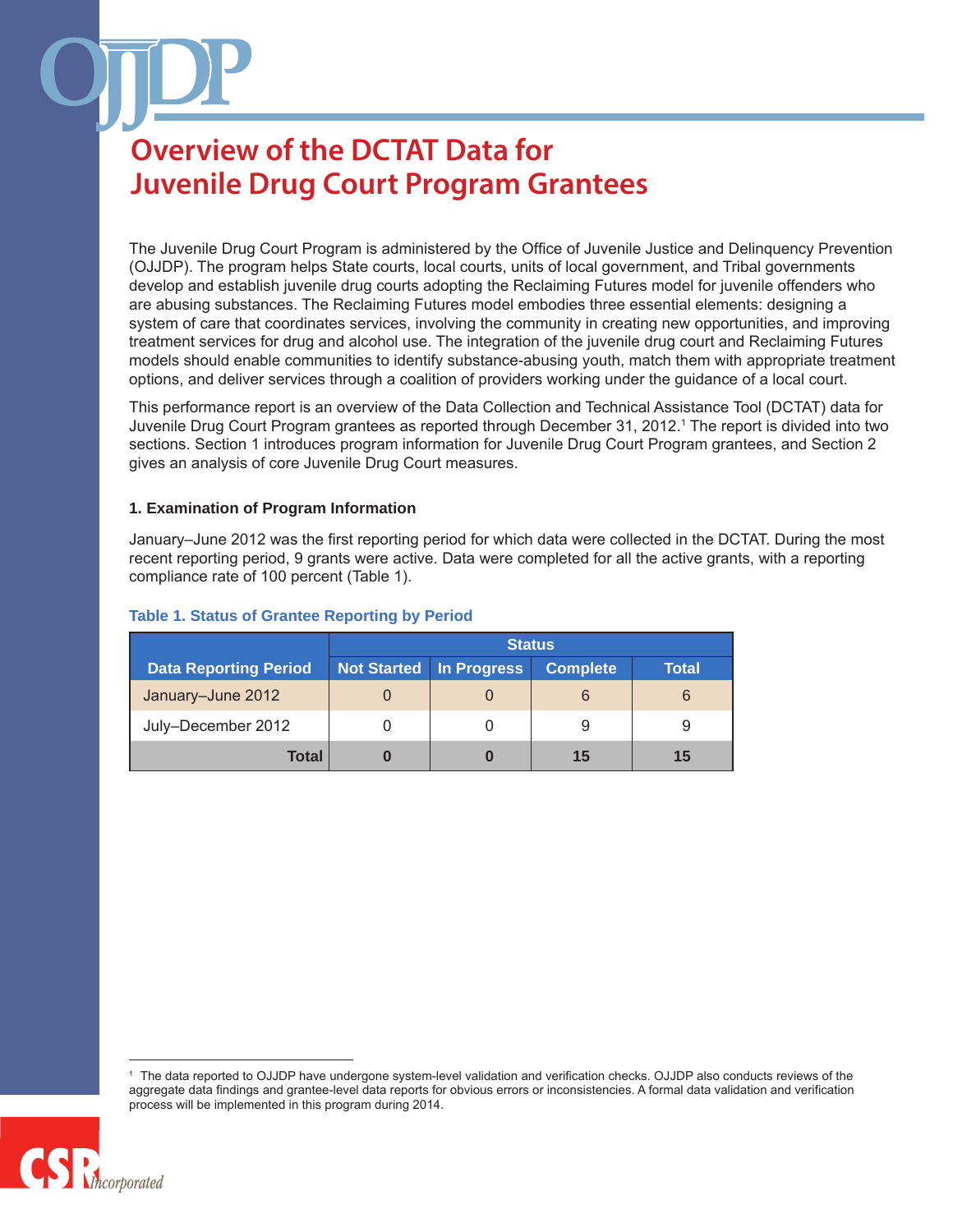In examining grant amounts by State based on current and active Juvenile Drug Court Program grants, Ohio received the most funds, followed by Florida and North Carolina. A more comprehensive comparison of State award amounts is shown in Table 2.

| <b>Grantee State</b> | <b>Grant Amount (Dollars)</b> |
|----------------------|-------------------------------|
| CA                   | 425,000<br>$\mathbb{S}$       |
| CO                   | 424,835                       |
| FL                   | 1,324,098                     |
| <b>NC</b>            | 1,228,006                     |
| ΟH                   | 1,725,000                     |
| OK                   | 425,000                       |
| <b>TX</b>            | 424,979                       |
| <b>WA</b>            | 425,000                       |

### **Table 2. Total Grant Amount by State (Dollars): July–December 2012**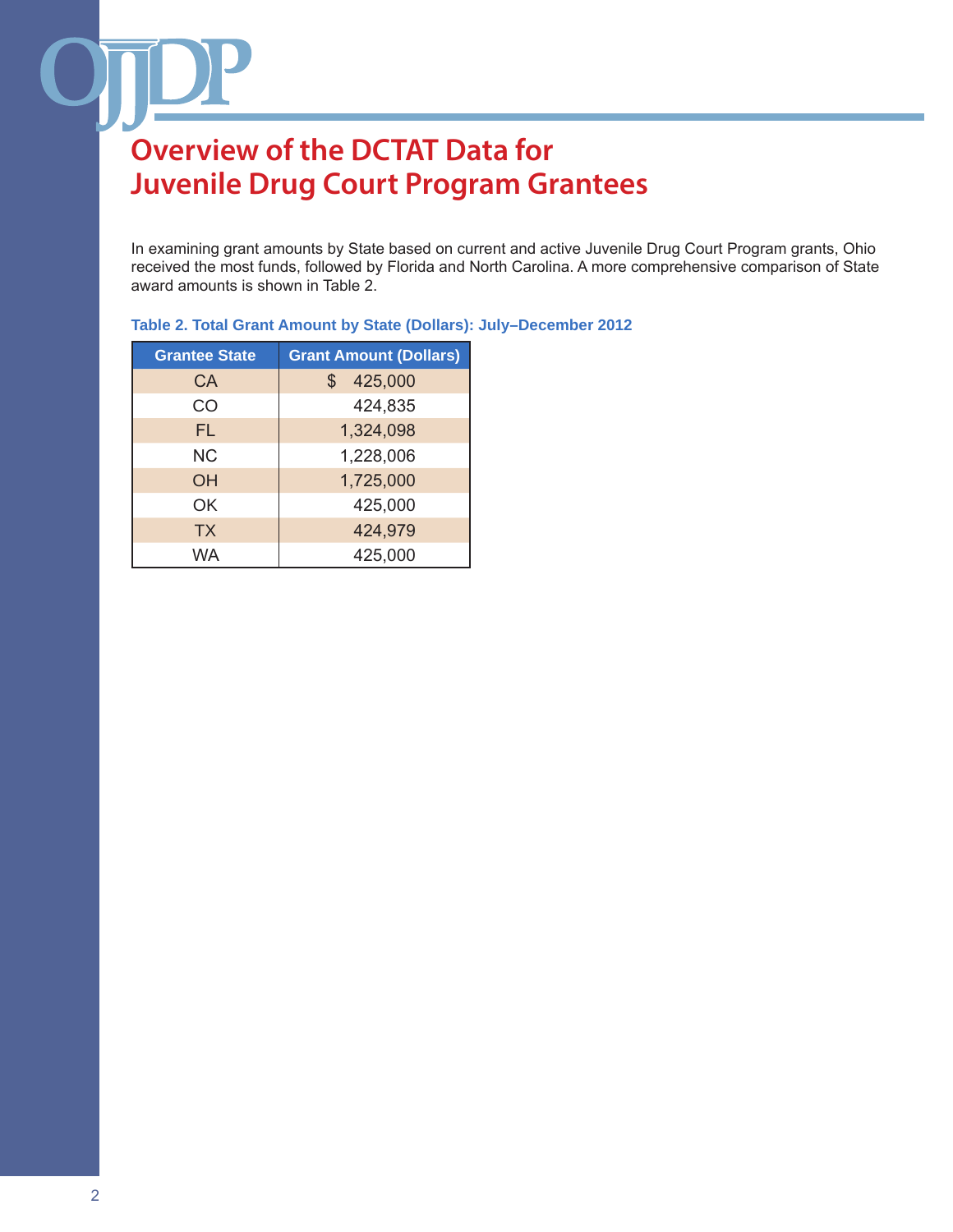Analysis of implementing agencies for this period revealed that the largest numbers of programs were with units of local government (44 percent). Juvenile justice agencies accounted for 33 percent of awards (Figure 1).



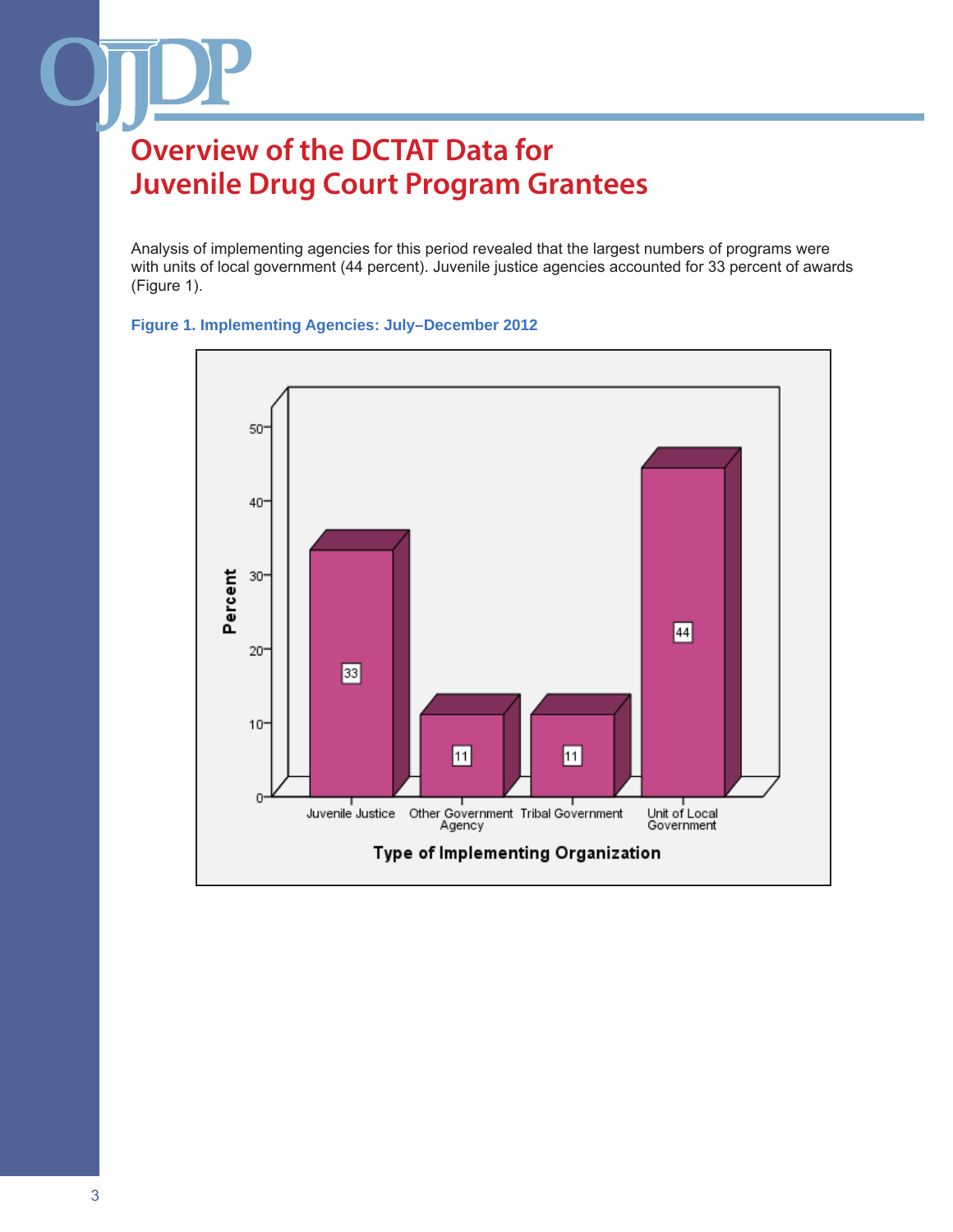Table 3 provides an aggregate of demographic data for the July–December 2012 reporting period. More specifically, the numbers in the table represent the population actually served by Juvenile Drug Court grantees during their project period. Targeted services include any approaches specifically designed to meet the needs of the intended population (e.g., gender-specific, culturally based, and developmentally appropriate services).

#### **Table 3. Target Population: July–December 2012**

|                        | <b>Population</b>                           | <b>Grantees Serving Group</b><br><b>During Project Period</b> |
|------------------------|---------------------------------------------|---------------------------------------------------------------|
| <b>RACE/ETHNICITY</b>  | American Indian/Alaskan Native              | 3                                                             |
|                        | Asian                                       |                                                               |
|                        | <b>Black/African American</b>               | 8                                                             |
|                        | Hispanic or Latino (of Any Race)            | 7                                                             |
|                        | Native Hawaiian and Other Pacific Islander  | $\mathbf 0$                                                   |
|                        | <b>Other Race</b>                           | 5                                                             |
|                        | White/Caucasian                             | $\overline{4}$                                                |
|                        | Caucasian/Non-Latino                        | 6                                                             |
|                        | <b>Youth Population Not Served Directly</b> | $\mathbf 0$                                                   |
| <b>JUSTICE SYSTEM</b>  | At-Risk Population (No Prior Offense)       | 5                                                             |
| <b>STATUS</b>          | <b>First-Time Offenders</b>                 | 8                                                             |
|                        | <b>Repeat Offenders</b>                     | 8                                                             |
|                        | <b>Sex Offenders</b>                        | $\theta$                                                      |
|                        | <b>Status Offenders</b>                     | 3                                                             |
|                        | <b>Violent Offenders</b>                    | $\Omega$                                                      |
|                        | Youth Population Not Served Directly        | $\mathbf 0$                                                   |
| <b>GENDER</b>          | <b>Male</b>                                 | 8                                                             |
|                        | Female                                      | 8                                                             |
|                        | Youth Population Not Served Directly        | $\mathbf 0$                                                   |
| <b>AGE</b>             | $0 - 10$                                    | $\mathbf{0}$                                                  |
|                        | $11 - 18$                                   | 8                                                             |
|                        | Over 18                                     | 1                                                             |
|                        | Youth Population Not Served Directly        | $\overline{0}$                                                |
| <b>GEOGRAPHIC AREA</b> | Rural                                       | 4                                                             |
|                        | Suburban                                    | $\overline{4}$                                                |
|                        | Tribal                                      | $\overline{2}$                                                |
|                        | Urban                                       | $\overline{4}$                                                |
|                        | Youth Population Not Served Directly        | $\mathbf 0$                                                   |
| <b>OTHER</b>           | <b>Mental Health</b>                        | 6                                                             |
|                        | Substance Abuse                             | 8                                                             |
|                        | Truant/Dropout                              | $\overline{2}$                                                |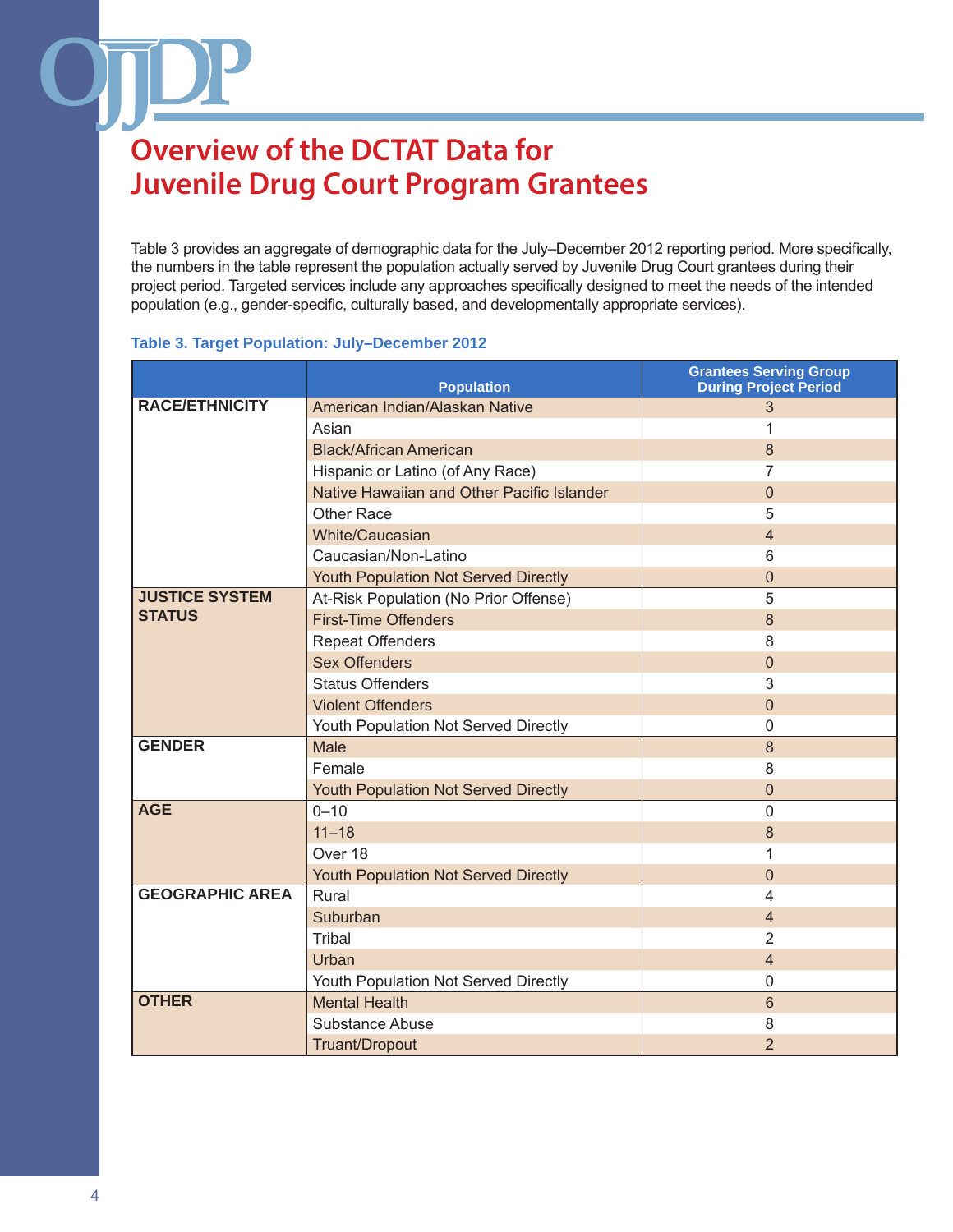### **2. Analysis of Core Measures**

During the July–December 2012 reporting period, 100 percent (\$6,401,918) of Federal funds were being spent by Juvenile Drug Court grantees who had implemented evidence-based programs and practices.

In all, 400 youth participants were served in various programs funded by the Juvenile Drug Court Program. Of those, 35 percent of eligible youth exited programs after completing program requirements. Each grantee defines the requirements needed for a youth to complete each program. Sometimes a program cannot be completed in the 6 months represented by the reporting period.

Data were also collected on the number of youth who demonstrate a positive change for a targeted behavior during the reporting period. Tables 4 and 5 show a list of measures for which grantees were required to evaluate performance and track data for certain target behaviors. The tables present both short-term (Table 4) and long-term (Table 5) percentages for the specified target behavior for July–December 2012.

As shown in Table 4, 59 percent of program youth demonstrated an intended change in behavior during the reporting period.

| <b>Target Behavior</b>                    | <b>Youth Served</b> | <b>Youth with Intended</b><br><b>Behavior Change</b> | <b>Percent of Youth with</b><br><b>Intended Behavior</b><br><b>Change</b> |
|-------------------------------------------|---------------------|------------------------------------------------------|---------------------------------------------------------------------------|
| Social Competence                         | 40                  | 38                                                   | 95                                                                        |
| <b>School Attendance</b>                  | 40                  | 40                                                   | 100                                                                       |
| <b>High School Completion</b>             | 40                  | 2                                                    | 5                                                                         |
| <b>Family Relationships</b>               | 40                  | 27                                                   | 68                                                                        |
| <b>Antisocial Behavior</b>                | 40                  | 11                                                   | 28                                                                        |
| Substance Use                             | 359                 | 211                                                  | 59                                                                        |
| Cultural Skill Building/Cultural<br>Pride | 9                   | 7                                                    | 78                                                                        |
| <b>Total</b>                              | 568                 | 336                                                  | 59                                                                        |

### **Table 4. Target Behaviors (Short-Term Data): July–December 2012**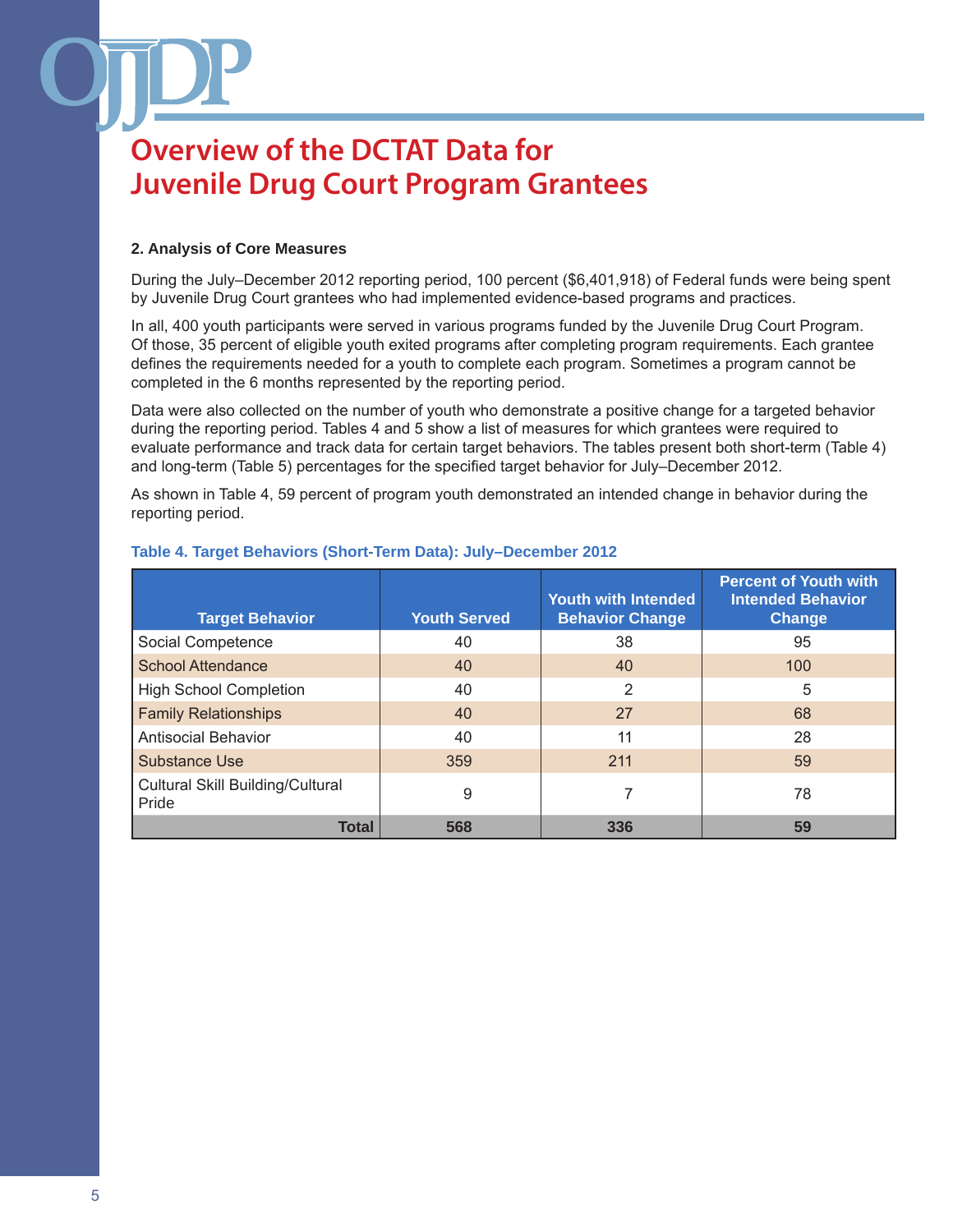Table 5 presents long-term target behavior data for the July–December 2012 reporting period. Long-term outcomes are measured 6 to 12 months after a youth leaves or completes each program. Overall, 74 percent of program youth exhibited an intended behavior change 6 to 12 months post-program completion.

| <b>Target Behavior</b>                           | <b>Youth Served</b> | <b>Youth with Intended</b><br><b>Behavior Change</b> | <b>Percent of Youth with</b><br><b>Intended Behavior</b><br><b>Change</b> |
|--------------------------------------------------|---------------------|------------------------------------------------------|---------------------------------------------------------------------------|
| Social Competence                                | 9                   | 9                                                    | 100                                                                       |
| <b>School Attendance</b>                         | 9                   | 9                                                    | 100                                                                       |
| <b>High School Completion</b>                    | 9                   | 4                                                    | 44                                                                        |
| <b>Family Relationships</b>                      | 9                   | $\overline{5}$                                       | 56                                                                        |
| <b>Antisocial Behavior</b>                       | 9                   | 2                                                    | 22                                                                        |
| <b>Substance Use</b>                             | 58                  | 47                                                   | 81                                                                        |
| <b>Cultural Skill Building/Cultural</b><br>Pride | 3                   | 2                                                    | 67                                                                        |
| <b>Total</b>                                     | 106                 | 78                                                   | 74                                                                        |

### **Table 5. Target Behaviors (Long-Term Data): July–December 2012**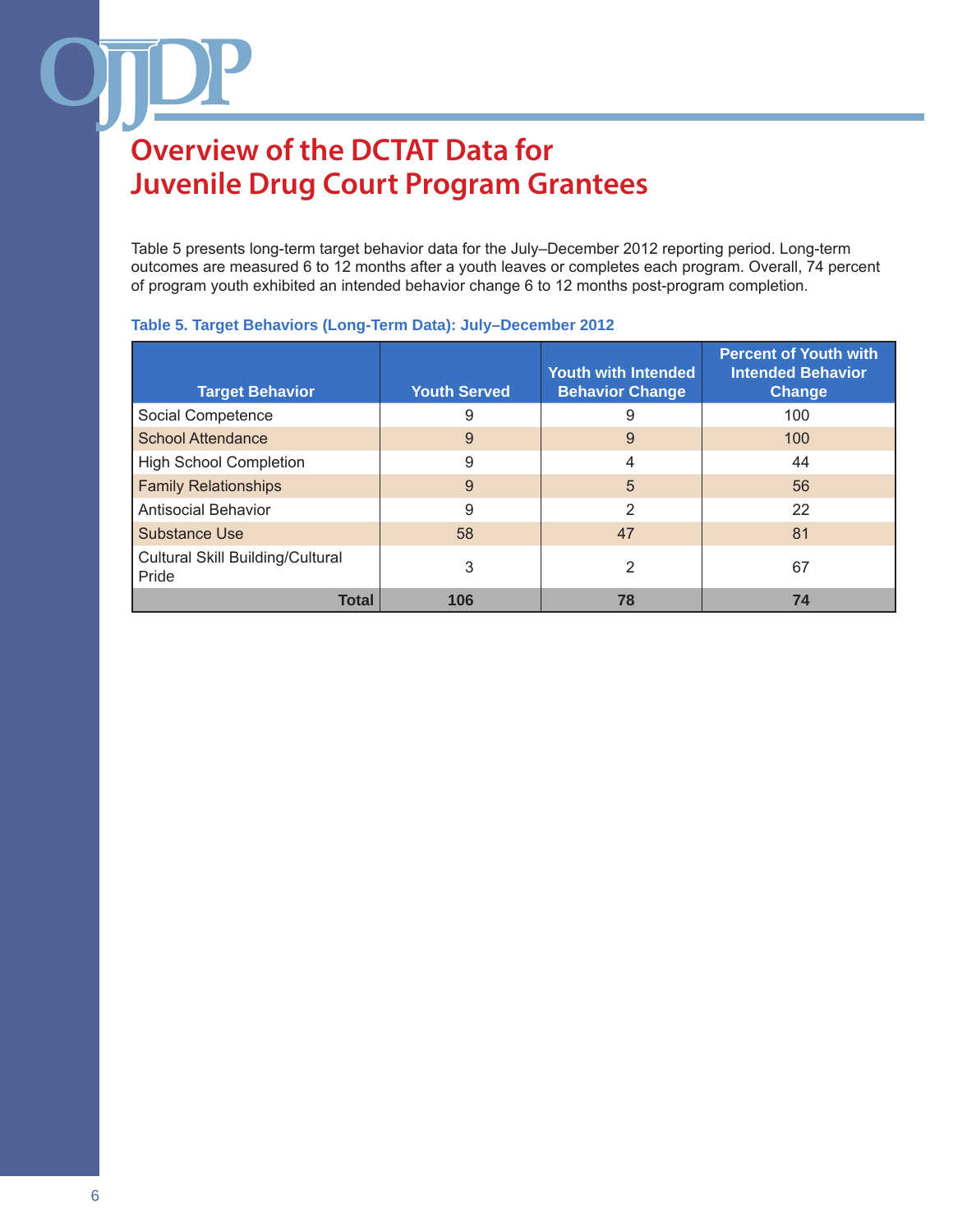Technical violations and actual new adjudications are measured separately to allow for a better understanding of the population being served by the grant. Short-term technical violations are expected to be significant in drug court programs, because participants are treated for addictions. As shown in Table 6, 362 youth were tracked for technical violations. Of those, 129 were committed to a juvenile residential facility, 6 were sentenced to adult prison, and 97 received some other sentence as a result of a technical violation during the reporting period.

Long-term measurement of technical violations revealed that 97 youth who exited the program 6 to 12 months ago were tracked for technical violations during the reporting period. Of those, only 1 received some other sentence as the result of a technical violation.

#### **Table 6. Technical Violation Measures: July–December 2012**

| <b>Performance Measure</b>                                                                                                                            | <b>Youth</b> | <b>Percent</b> |
|-------------------------------------------------------------------------------------------------------------------------------------------------------|--------------|----------------|
| Program youth committed to a juvenile residential facility as a result of a<br>technical violation                                                    | 129          | 36             |
| Youth sentenced to adult prison as a result of a technical violation                                                                                  | 6            | 2              |
| Youth who received some other sentence as a result of a technical<br>violation                                                                        | 97           | 27             |
| Program youth tracked for technical violations (short-term outcome)                                                                                   | 362          |                |
| <b>Total</b>                                                                                                                                          | 232/362      | 64             |
| Program youth who exited the program 6–12 months ago and were<br>committed to a juvenile residential facility as a result of a technical<br>violation | 0            | $\Omega$       |
| Youth who exited the program 6–12 months ago and were sentenced to<br>adult prison as a result of a technical violation                               | 0            | $\Omega$       |
| Youth who exited the program 6–12 months ago and received some<br>other sentence as a result of a technical violation                                 | 1            |                |
| Program youth who exited the program 6–12 months ago and were<br>tracked for technical violations (long-term outcome)                                 | 97           |                |
| <b>Total</b>                                                                                                                                          | 1/97         |                |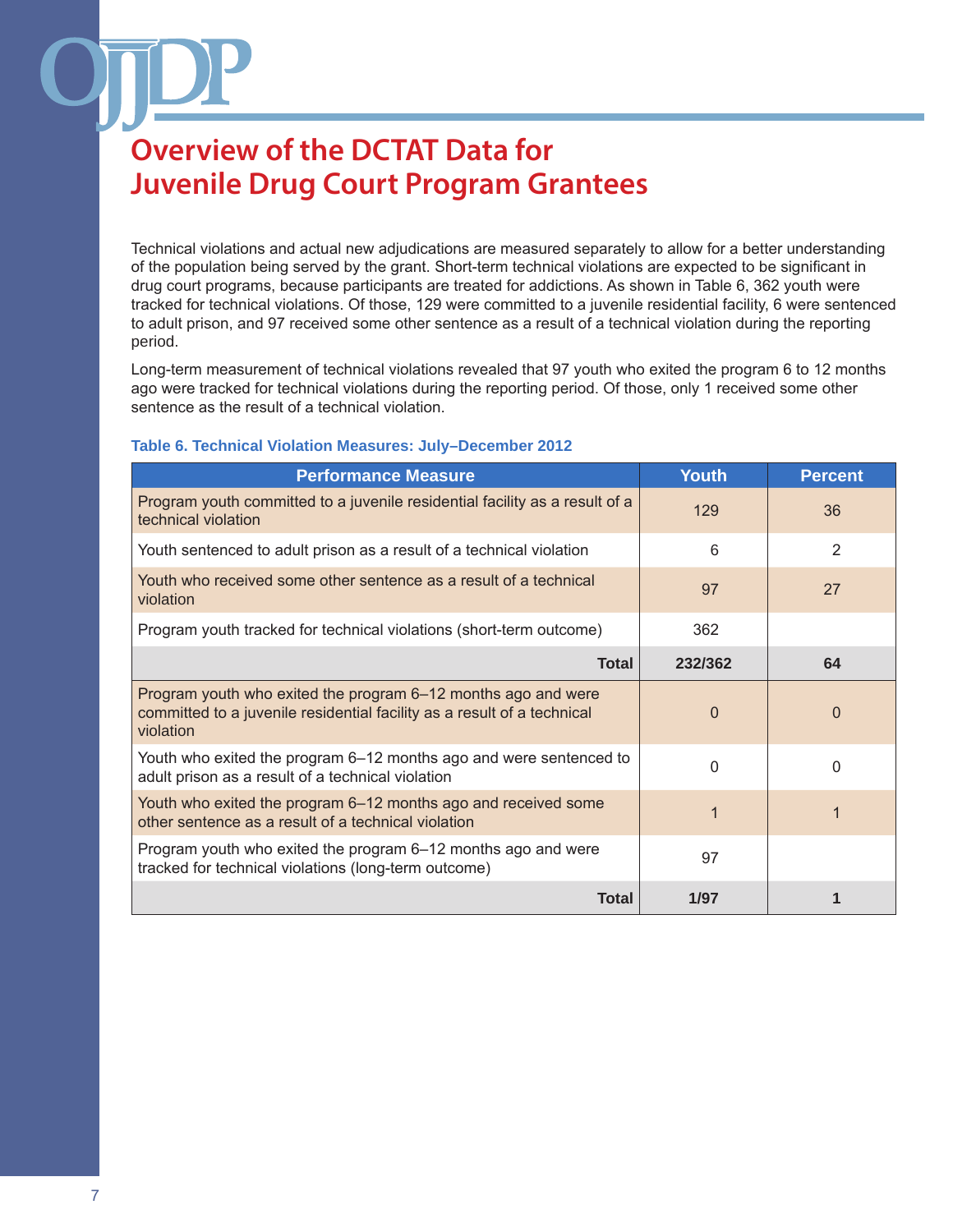As shown in Table 7, of the 362 program youth who were tracked for adjudications during the reporting period, 17 (5 percent) were committed to a juvenile residential facility as the result of a new adjudication. In addition, 26 were given some other sentence during the reporting period.

Long-term recidivism showed that 158 youth had exited the program 6 to 12 months ago and were tracked for new adjudications during the reporting period. Of those, 9 (6 percent) were recommitted to a juvenile residential facility, 1 was sentenced to adult prison, and 6 were given some other sentence as the result of a new adjudication.

#### **Table 7. Recidivism Measures: July–December 2012**

| <b>Performance Measure</b>                                                                                                                             | <b>Youth</b> | <b>Percent</b> |
|--------------------------------------------------------------------------------------------------------------------------------------------------------|--------------|----------------|
| Program youth committed to a juvenile residential facility as the result of<br>a new adjudication                                                      | 17           | 5              |
| Youth sentenced to adult prison as the result of a new adjudication                                                                                    | $\Omega$     | 0              |
| Youth given some other sentence as the result of a new adjudication                                                                                    | 26           | $\overline{7}$ |
| Program youth tracked for adjudications (short-term outcome)                                                                                           | 362          |                |
| <b>Total</b>                                                                                                                                           | 43/362       | 12             |
| Program youth who exited the program 6–12 months ago and were<br>recommitted to a juvenile residential facility as the result of a new<br>adjudication | 9            | 6              |
| Youth who exited the program 6–12 months ago and were sentenced to<br>adult prison as the result of a new adjudication                                 |              |                |
| Youth who exited the program 6–12 months ago and were given some<br>other sentence as the result of a new adjudication                                 | 6            | 4              |
| Program youth who exited the program 6–12 months ago and were<br>tracked for new adjudications (long-term outcome)                                     | 158          |                |
| <b>Total</b>                                                                                                                                           | 16/158       | 10             |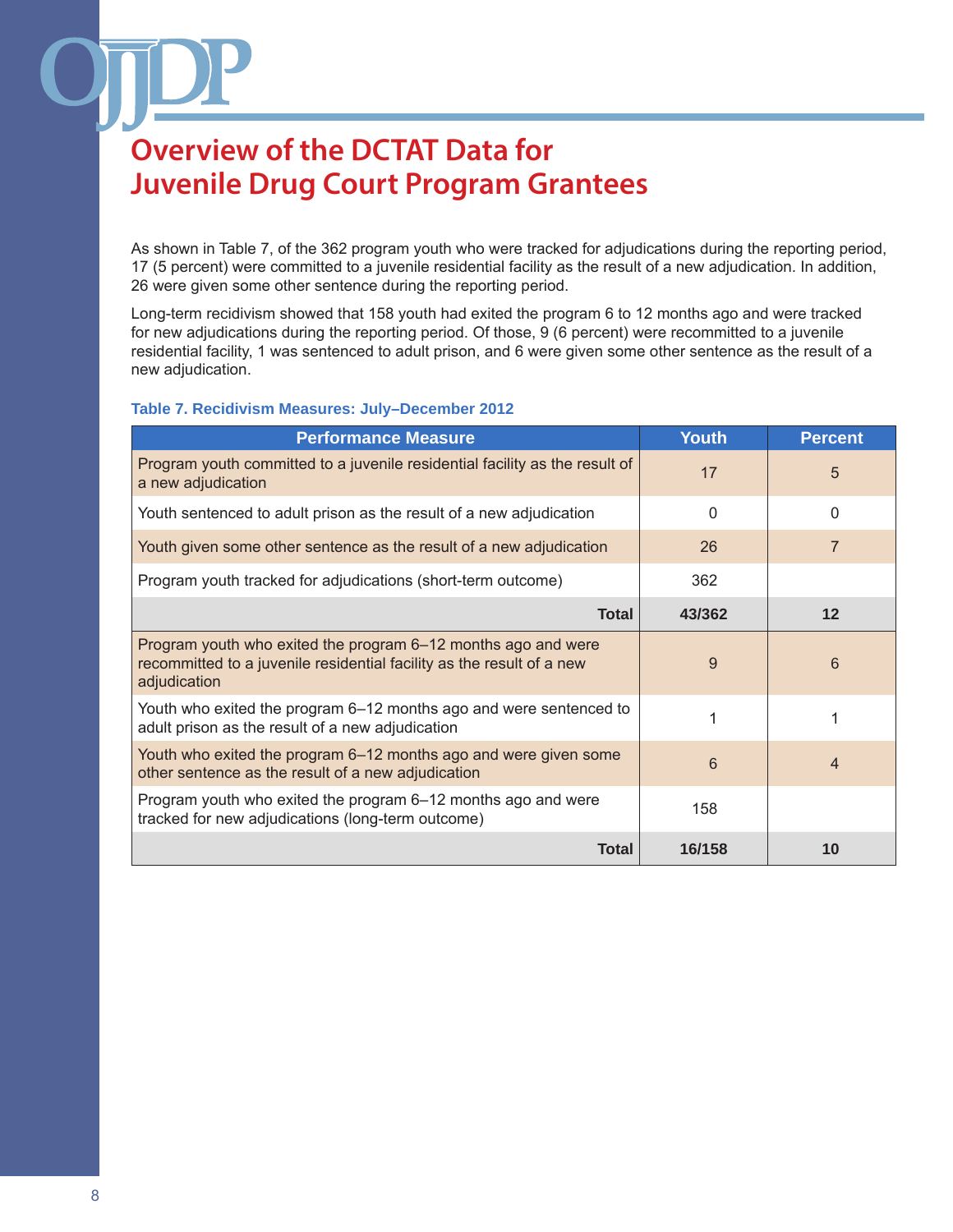Grantees provided youth with substance use counseling, mental health, housing, and other services during the reporting period (Figure 2). Table 8 compares the number of youth assessed as needing these and other services with the number enrolled in or obtaining such services.



### **Figure 2. Youth Enrolled in Service: July–December 2012**